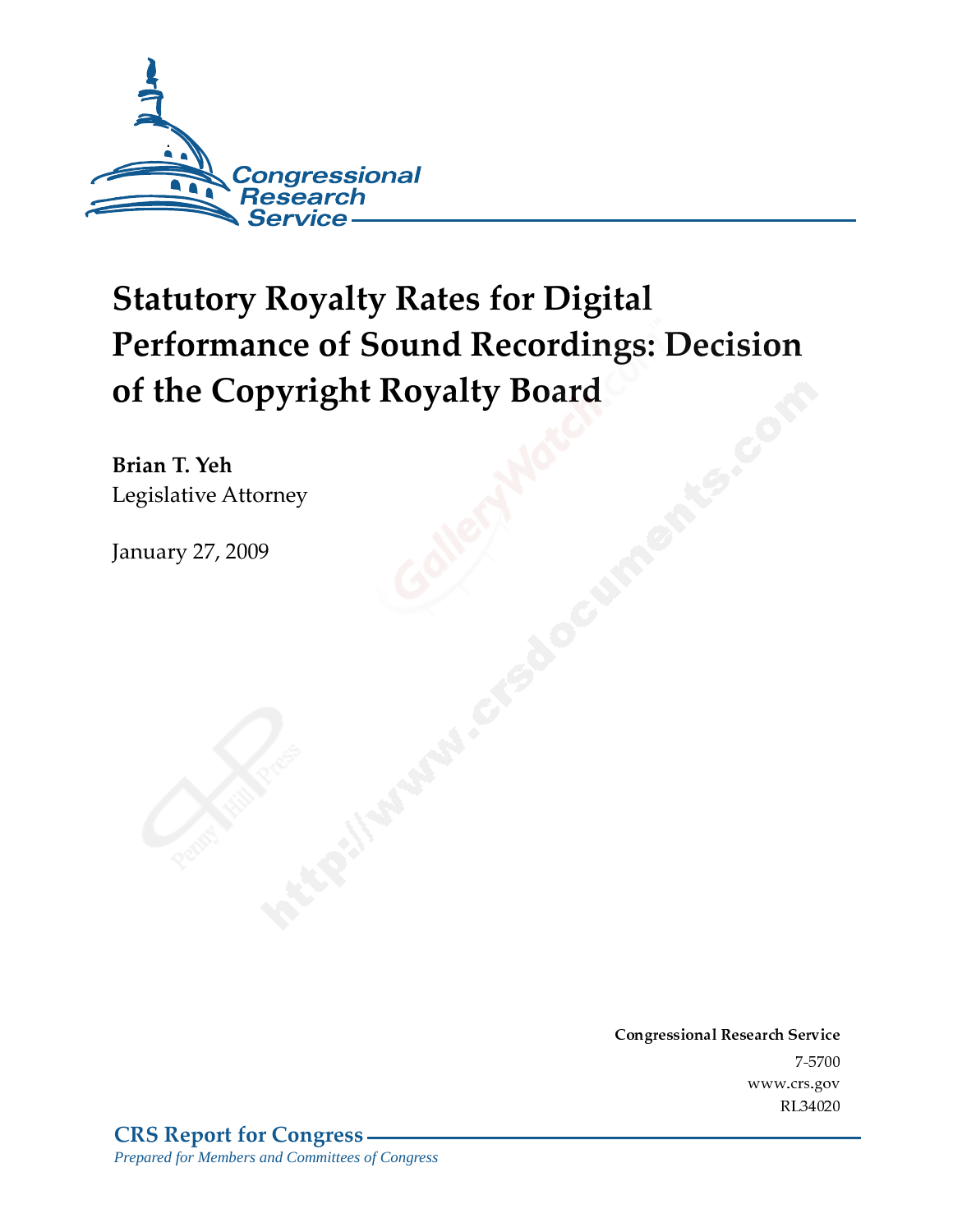### Summary

On March 9, 2007, the Copyright Royalty Board (CRB) announced new statutory royalty rates for certain digital transmissions of sound recordings for the period January 1, 2006, through December 31, 2010. Implementation of these new rates marks the expiration of a previous royalty rate agreement specifically designed to benefit "small" Internet radio broadcasters, or "webcasters." The new rates went into effect on July 15, 2007. Several parties, including the Digital Media Association, National Public Radio, and a coalition of small commercial webcasters, have appealed the CRB's decision to the U.S. Court of Appeals for the District of Columbia Circuit; a decision in the case is not expected until summer 2009. In the meantime, webcasters that stream copyrighted music to their listeners are obliged to pay royalties to the copyright owners at the new statutory rates, in the absence of privately negotiated settlements with SoundExchange, the entity that collects performance royalties on behalf of sound recording copyright owners and artists.

Two similar bills, H.R. 2060 and S. 1353, both titled the Internet Radio Equality Act, were introduced in the  $110<sup>th</sup>$  Congress. The bills would have nullified the CRB's decision, changed the ratemaking standard, and instituted transitional rates for the current rate cycle (which is retroactive to 2006). Although Congress has addressed the interests of small commercial webcasters in the past, the legislation appeared to emphasize rate parity among statutory licensees who use different transmission technology, i.e., satellite, cable, and the Internet. The bills, however, permitted webcasters to choose between different payment formats for the current cycle, including one based on percentage of revenue, a method sought by small webcasters. The Internet Radio Equality Act was not passed before the end of the  $110<sup>th</sup>$  Congress.

The Webcaster Settlement Act of 2008 (H.R. 7084) was introduced on September 25, 2008, then approved by voice vote in the House on September 27 and by unanimous consent in the Senate on September 30. It was signed by President Bush on October 16 (P.L. 110-435). The purpose of the Webcaster Settlement Act was to simplify the approval and adoption process regarding any alternative royalty rates negotiated between SoundExchange and webcasters that substitutes for the statutory rates established under the CRB's decision. The act terminates SoundExchange's authority to make such settlements on February 15, 2009. The act also provides that the terms of an agreement may be effective until the end of 2016. The act also permits any agreement to be precedential in future CRB ratemaking proceedings, if the parties to the agreement so agreed. However, the act in no way obliges SoundExchange to negotiate any agreement.

As of the date of this report, there has been one settlement made under the authority of the Webcaster Settlement Act of 2008. The Corporation for Public Broadcasting (CPB) and SoundExchange announced on January 15, 2009, that they had reached a "comprehensive agreement" on the royalty rates to be paid for Internet streaming of sound recordings by approximately 450 public radio webcasters. The agreement covers the same royalty period as that of the CRB decision (from January 1, 2005, through December 31, 2010). As one condition of the agreement, NPR agreed to drop its appeal of the CRB's royalty rate decision. No similar settlement has yet been reached between SoundExchange and commercial webcasters, however.

This report surveys both the legislative history of this issue, i.e., royalty rates for eligible nonsubscription webcasters, the Board's decision, and the public and congressional response.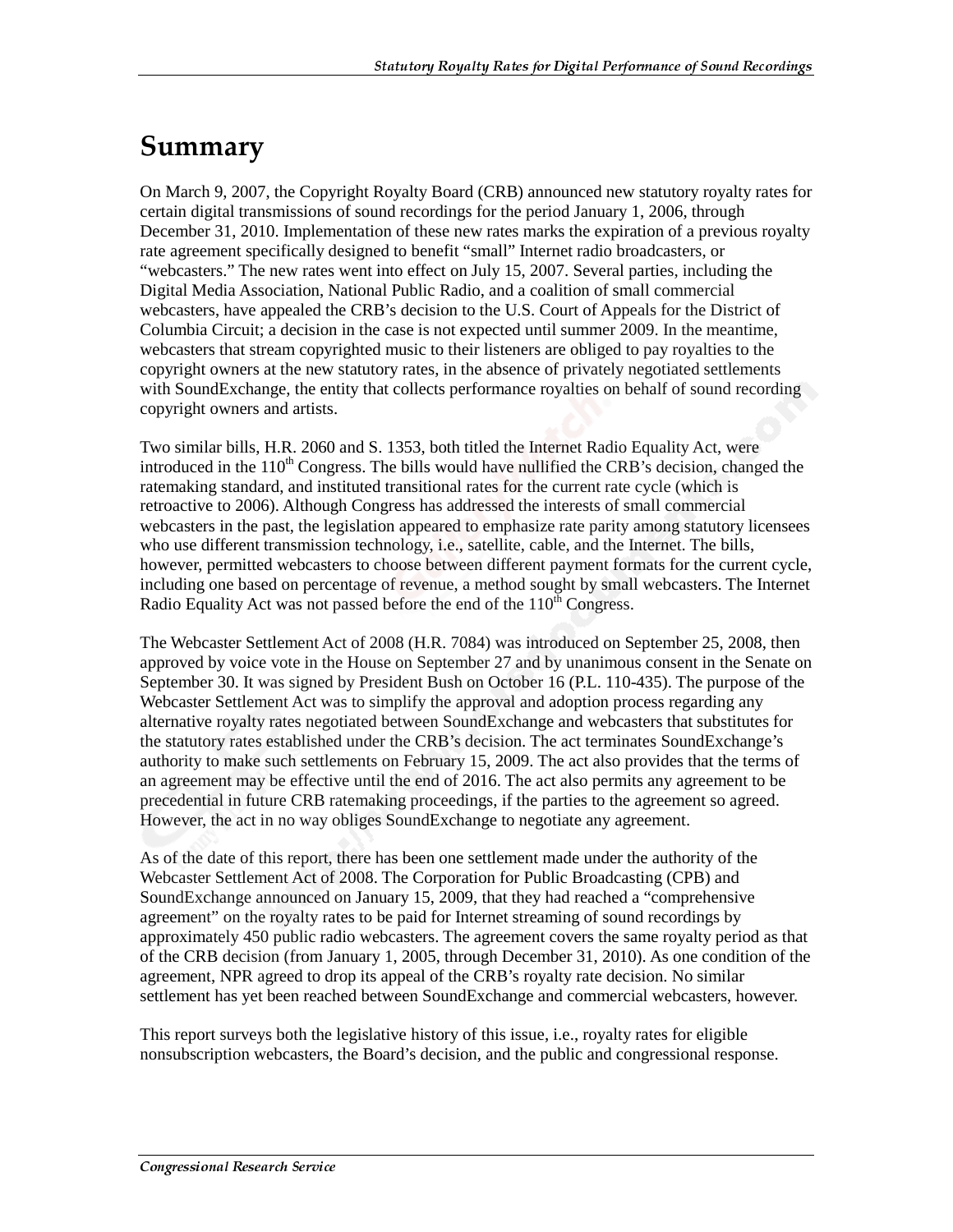## **Contents**

#### Contacts

|--|--|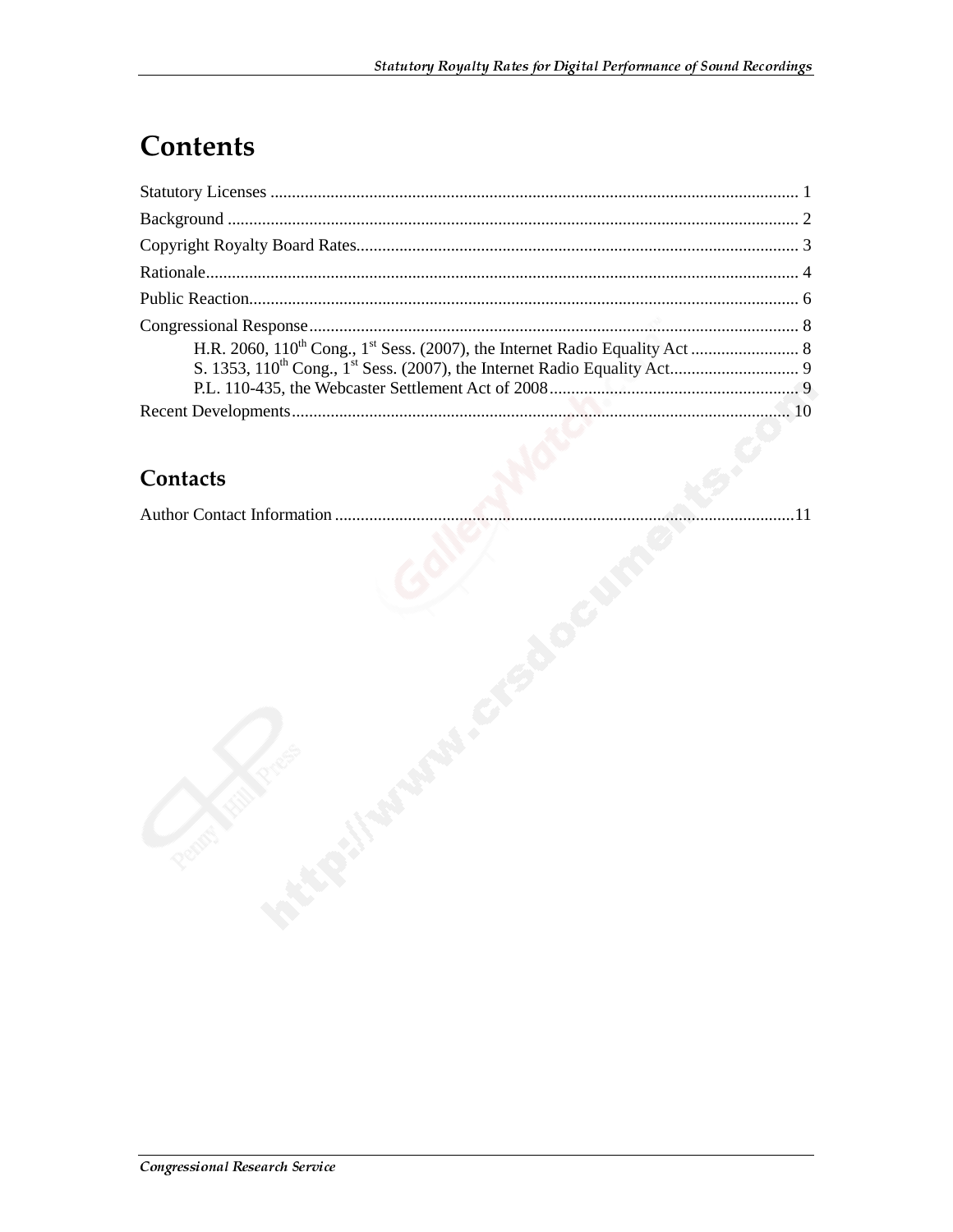### **Statutory Licenses**

Among the creative works that U.S. copyright law protects are sound recordings,<sup>1</sup> which the Copyright Act defines as "works that result from the fixation of a series of musical, spoken, or other sounds."<sup>2</sup> Owners of copyrighted sound recordings have exclusive rights to reproduce, adapt, or distribute their works, or to perform them publicly by *digital* means.<sup>3</sup> Normally, anyone who wants to exercise any of the copyright owner's exclusive rights must obtain the copyright owner's permission to do so, typically by direct negotiations between copyright owners and users. However, the copyright law also provides several types of statutory, or compulsory, licenses for sound recordings. These licenses allow third parties who pay statutorily prescribed fees to use copyrighted sound recordings under certain conditions and according to specific requirements, *without* having to negotiate private licensing agreements.<sup>4</sup>

In 1998, in the Digital Millennium Copyright Act (DMCA),<sup>5</sup> Congress amended several statutory licensing statutes to provide for and clarify the treatment of different types of Internet broadcasting, or "webcasting." Some transmissions of sound recordings are *exempt* from the public performance right,  $6$  for example, a nonsubscription broadcast transmission;<sup>7</sup> a retransmission of a radio station's broadcast within 150 miles of its transmitter; and a transmission to a business establishment for use in the ordinary course of its business.<sup>8</sup> In contrast, a digital transmission by an "interactive service" is not exempt from the public performance right, nor does it qualify for a statutory license. The owner of an interactive service—one that enables a member of the public to request or customize the music that he or she receives—must negotiate a license, including royalty rates, directly with copyright owners.

But, two categories of webcasting that *do* qualify for a compulsory license are specified "preexisting" subscription services (existing at the time of the DMCA's enactment)<sup>9</sup> and "an

j

<sup>4</sup> For a general explanation of the mechanics of licensing copyrighted musical works (the notes and lyrics of songs) and sound recordings, *see* CRS Report RL33631, *Copyright Licensing in Music Distribution, Reproduction, and Public Performance*, by Brian T. Yeh.

5 P.L. 105-304 (October 28, 1995).

 $^7$  A "broadcast" transmission is defined as a transmission made by a terrestrial broadcast station licensed by the FCC. 17 U.S.C. § 114(j)(3). FCC-licensed radio broadcasters argued unsuccessfully that simultaneous Internet streaming of AM/FM broadcast signals was exempt from the public performance license requirement for digital transmissions. Bonneville International Corp. v. Peters, 347 F.3d 485 (3d Cir. 2003).

 $8$  17 U.S.C. § 114(d)(1).

"(10) A 'preexisting satellite digital audio radio service' is a subscription satellite digital audio (continued...)

 $1$  17 U.S.C. § 102(a)(7).

 $^{2}$  17 U.S.C. § 101.

 $3$  17 U.S.C. §§ 106(1)-(3) & (6). Note that owners of copyrighted sound recordings have no legal entitlement to demand payment of royalties for the performance of their works by non-digital means. Thus, terrestrial radio stations (AM and FM stations) that broadcast sound recordings through analog means, need not compensate recording artists or record labels or obtain their permission to perform the work to the public. The Performance Rights Act, introduced in the 110<sup>th</sup> Congress (H.R. 4789 and S. 2500), would have eliminated this royalty exemption that applies to traditional radio stations and attempt to bring parity to the sound recording performance royalty system. For more information on this issue, see CRS Report RL34411, *Expanding the Scope of the Public Performance Right for Sound Recordings: A Legal Analysis of the Performance Rights Act of 2007 (H.R. 4789 and S. 2500)*, by Brian T. Yeh.

<sup>6</sup> Activities that are exempt from the public performance right may be conducted without having to seek prior authorization of the copyrighted work's owner.

<sup>&</sup>lt;sup>9</sup> Pursuant to definition under  $\S 114(j)$ , qualifying "preexisting" services include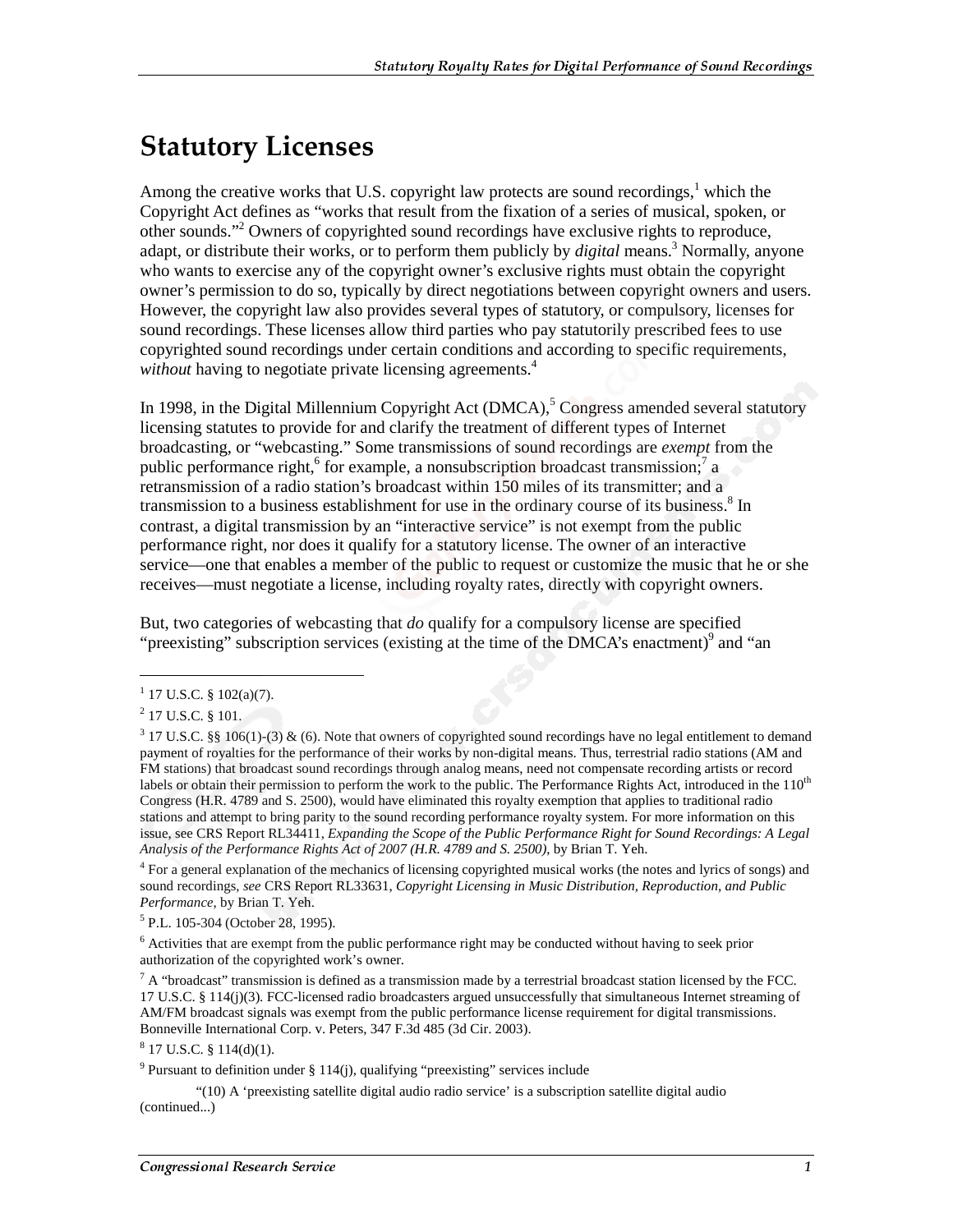eligible nonsubscription transmission." A subscription service is one that is limited to paying customers. The broader category of webcasters who may qualify for the statutory license under 17 U.S.C. § 114(d) are those who transmit music over the Internet on a nonsubscription, noninteractive basis.

A licensee under § 114 may also qualify for a statutory license under 17 U.S.C. § 112(e) to make multiple "ephemeral"—or temporary—copies of sound recordings solely for the purpose of transmitting the work by an entity legally entitled to publicly perform it.<sup>10</sup>

### Background

The initial ratemaking proceeding for statutory royalty rates for webcasters for the period 1998 through 2005 proved to be controversial, perhaps reflecting in some degree the relative newness of both the DMCA and webcasting activity. A Copyright Arbitration Royalty Panel (CARP) issued a recommendation for the initial statutory royalty rate for eligible nonsubscription webcasters on February 20, 2002.<sup>11</sup> Small-scale webcasters objected to the proposed rates. In accordance with then-existing procedures, the Librarian of Congress, on the recommendation of the U.S. Copyright Office, rejected the CARP's recommendation and revised rates downward. Congress interceded as well with enactment of the Small Webcasters Settlement Act (SWSA) of 2002, P.L. 107-321. Although very complex, the law permitted more options than the royalty rates established by the Librarian's order. Qualifying small webcasters, for example, could elect to pay royalties based on a percentage of revenue or expenses rather than on a per-song per-listener basis. The rate agreement made pursuant to SWSA was published in the Federal Register<sup>12</sup> but not codified in the Code of Federal Regulations. However, by SWSA's own terms, its provisions were *not* to be considered in subsequent ratemaking proceedings.<sup>13</sup>

j

<sup>12</sup> U.S. Copyright Office, *Notification of Agreement Under the Small Webcaster Settlement Act of 2002*, 67 Fed. Reg. 78510-78513 (December 24, 2002), at http://www.copyright.gov/fedreg/2002/67fr78510.html.

<sup>13</sup> P.L. 107-321, § 4(c): "It is the intent of Congress that any royalty rates, rate structure, definitions, terms, conditions, or notice and recordkeeping requirements, included in such agreements shall be considered as a compromise motivated by the unique business, economic and political circumstances of small webcasters, copyright owners, and performers (continued...)

<sup>(...</sup>continued)

radio service provided pursuant to a satellite digital audio radio service license issued by the Federal Communications Commission on or before July 31, 1998, and any renewal of such license to the extent of the scope of the original license, and may include a limited number of sample channels representative of the subscription service that are made available on a nonsubscription basis in order to promote the subscription service.

<sup>&</sup>quot;(11) A 'preexisting subscription service' is a service that performs sound recordings by means of noninteractive audio-only subscription digital audio transmissions, which was in existence and was making such transmissions to the public for a fee on or before July 31, 1998, and may include a limited number of sample channels representative of the subscription service that are made available on a nonsubscription basis in order to promote the subscription service." *See* 37 C.F.R. Part 260.

 $10$  Ephemeral copies are reproductions of sound recordings made by webcasters or radio stations to facilitate the "streaming" of their content on the Internet. The statutory license for ephemeral copies is based upon the copyright owner's right to control reproduction of a protected work.

<sup>&</sup>lt;sup>11</sup> In the Matter of Rate Setting for Digital Performance Right in Sound Recordings and Ephemeral Recordings, *Report of the Copyright Arbitration Royalty Panel,* February 20, 2002, at http://www.copyright.gov/carp/webcasting\_rates.pdf. For more background, see CRS Report RL31626, *Copyright Law: Statutory Royalty Rates for Webcasters*, by Robin Jeweler.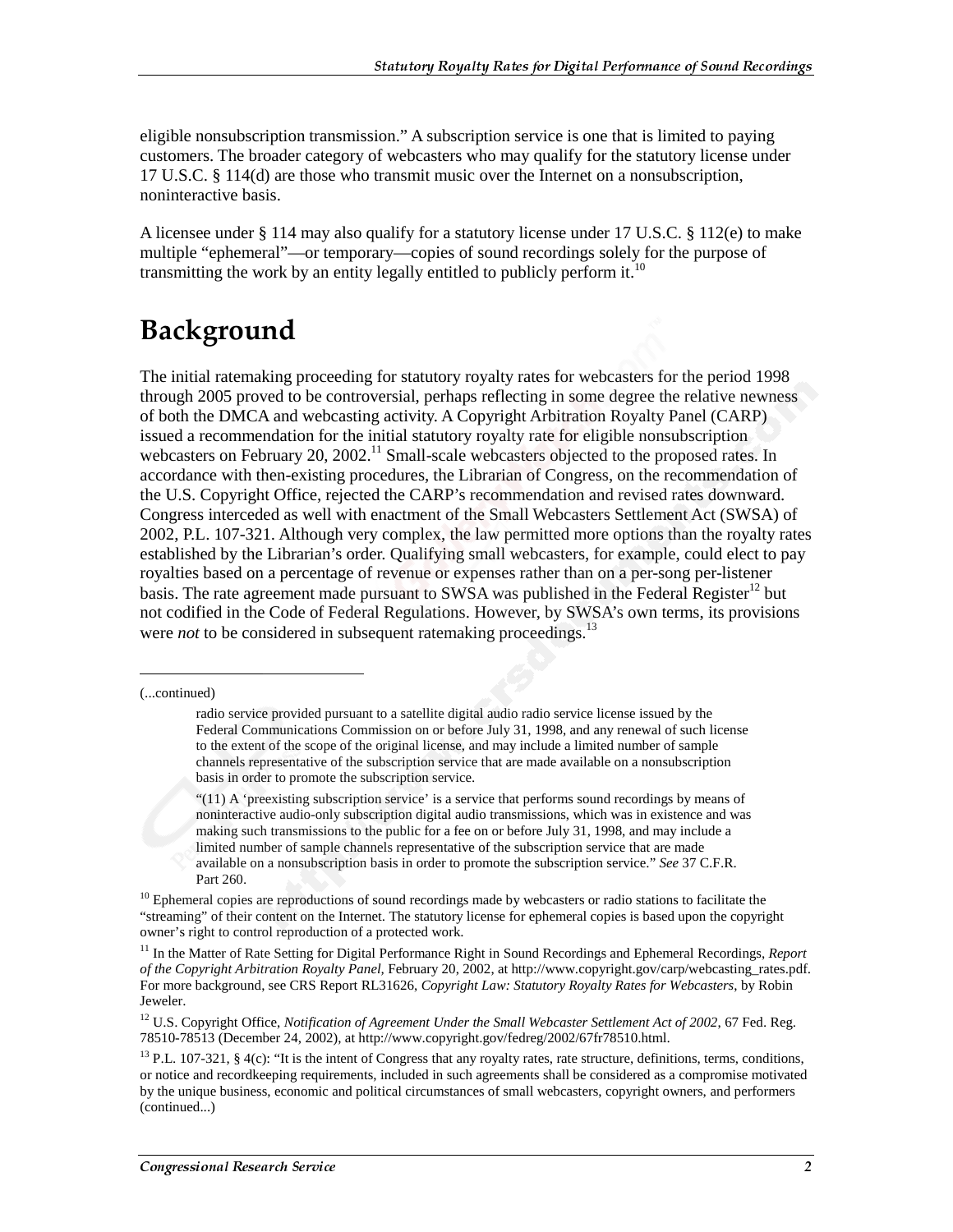Subsequent to passage of the SWSA and the initial ratemaking proceeding, Congress substantially revised the underlying adjudicative process. Enactment of the Copyright Royalty and Distribution Reform Act of 2004, P.L. 108-419, abolished the CARP system and substituted a Copyright Royalty Board composed of three standing Copyright Royalty Judges.<sup>14</sup> Rates established pursuant to the original ratemaking determination and SWSA were to remain in effect through 2005. As required by law, in March 2007 the Copyright Royalty Board announced royalty rates for the period that commenced (retroactively) from January 1, 2006, through December 31,  $2010^{15}$ 

## **Copyright Royalty Board Rates**

The general process for statutory license ratemaking factors in a three-month period, during which interested parties are encouraged to negotiate a settlement agreement. In the absence of an agreement, written statements and testimony are gathered, discovery takes place, hearings are held, and the Copyright Royalty Board issues a ruling.<sup>16</sup>

Notice announcing commencement of the subject proceedings was published on February 16,  $2005<sup>17</sup>$  On March 9, 2007, the Copyright Royalty Board issued its decision, which was published as a Final Rule and Order on May  $1,2007$ .<sup>18</sup> The final determination of the CRB establishes new rates for commercial and noncommercial webcasters who qualify for the § 114 compulsory license;<sup>19</sup> the decision is effective on July 15, 2007.<sup>20</sup> Rates are as follows:

• For commercial webcasters:  $$0008$  per performance<sup>21</sup> for 2006,  $$0011$  per performance for 2007, \$.0014 per performance for 2008, \$.0018 per performance for 2009, and \$.0019 per performance for 2010. This includes fees for making an ephemeral recording under 17 U.S.C.  $\S 112^{22}$ 

j

 $15$  17 U.S.C. § 804(b)(3).

<sup>16</sup> *Id.*

<sup>17</sup> 70 FED. REG. 7970 (2005).

<sup>(...</sup>continued)

rather than as matters that would have been negotiated in the marketplace between a willing buyer and a willing seller, or otherwise meet the objectives set forth in section 801(b)." Congressional findings in § 2(5)-(6) also emphasize that Congress makes no determination that the agreements reached between small webcasters and copyright owners are fair and reasonable or represents terms that would be negotiated by a willing buyer and a willing seller.

<sup>&</sup>lt;sup>14</sup> For more background, see CRS Report RS21512, *The Copyright Royalty and Distribution Reform Act of 2004*, by Robin Jeweler.

<sup>18</sup> Library of Congress, Copyright Royalty Board, *Digital Performance Right in Sound Recordings and Ephemeral Recordings,* 72 FED. REG. 24084 (May 1, 2007). *See* 37 C.F.R. Part 380.

<sup>&</sup>lt;sup>19</sup> A noncommercial webcaster is a licensee that is tax exempt under § 501 of the Internal Revenue Code, 26 U.S.C. § 501 or which is operated by a state entity for public purposes. 37 C.F.R. § 380.2.

 $20$  72 FED. REG. at 24112 (establishing a deadline of 45 days after the end of the month in which the CRB's final determination of rates is published in the Federal Register, for the payment of retroactive royalties for 2006 under the new rate scheme).

 $21$  A performance is a single sound recording publicly performed by digital audio transmission, heard by a single listener. 37 C.F.R. § 380.2(i). For example, if a webcaster streams 30 songs to 100 listeners in the course of a day, the total would be 3000 performances for that day.

<sup>22</sup> In the Copyright Royalty Board's order denying rehearing, see *infra,* it authorized an optional transitional Aggregate Tuning Hours (ATH) fee for the years 2006 and 2007. 37 C.F.R. § 380.3(a)(ii).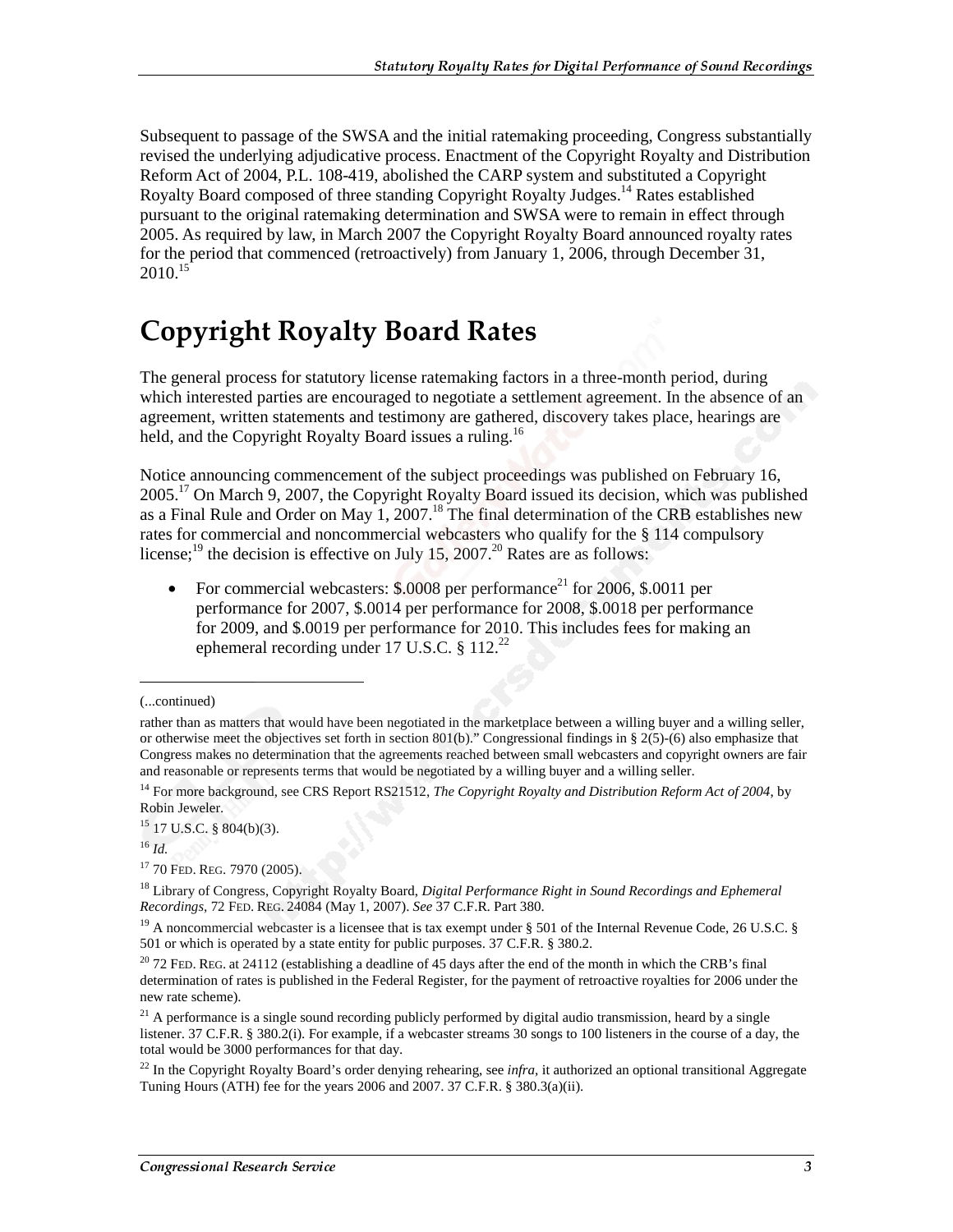- For noncommercial webcasters: (i) For Internet transmissions totaling less than 159,140 Aggregate Tuning Hours (ATH) a month, an annual per channel<sup>23</sup> or per station performance royalty of \$500 in 2006, 2007, 2008, 2009, and 2010. (ii) For Internet transmissions totaling more than 159,140 Aggregate Tuning Hours (ATH) a month, $^{24}$  a performance royalty of \$.0008 per performance for 2006, \$.0011 per performance for 2007, \$.0014 per performance for 2008, \$.0018 per performance for 2009, and \$.0019 per performance for 2010. These rates include fees for making an ephemeral recording under 17 U.S.C. § 112.
- Minimum fee. Commercial and noncommercial webcasters will pay an annual, nonrefundable minimum fee of \$500 for each calendar year or part thereof.<sup>25</sup>
- This rate structure does not make special provision for "small" webcasters, who were addressed in the SWSA by reference to revenues.

#### **Rationale**

The standard for establishing rates, set forth by statute, is known as the "willing buyer/willing seller" standard.<sup>26</sup> The Board's determination is informed by the initial royalty proceedings of the CARP, which it refers to as "Webcaster I." In essence, both the previous CARP and the current Copyright Royalty Board attempt to implement the statutorily mandated standard to reach a royalty rate. Explaining its interpretation of the governing language, the CRB wrote:

Webcaster I clarified the relationship of the statutory factors to the willing buyer/willing seller standard. The standard requires a determination of the rates that a willing buyer and willing seller would agree upon in the marketplace. In making this determination, the two factors in section  $114(f)(2)(B)(i)$  and (ii) must be considered, but neither factor defines the standard. They do not constitute additional standards, nor should they be used to adjust the rates determined by the willing buyer/willing seller standard. The statutory factors are merely

 $^{23}$  The CRB did not provide a definition for a "channel." However, under the CRB decision, a webcaster that transmits multiple channels is responsible for paying \$500 per channel. Webcasters often have multiple channels; for example, among the largest commercial webcasters, Yahoo, RealNeworks, and Pandora broadcast thousands of channels.

<sup>&</sup>lt;sup>24</sup> Aggregate Tuning Hours is defined, in part, as "the total hours of programming ... transmitted during the relevant period to all Listeners within the United States from all channels and stations that provide audio programming[.]" 37 C.F.R. § 380.2(a). For example, if a webcaster streamed one hour of music to 1 listener, the Aggregate Tuning Hours for that webcaster would be 1. If 2 listeners each listened for half an hour, the ATH would also be 1. If 10 listeners listened to 1 hour, the ATH would be 10, and so forth.

 $^{25}$  37 C.F.R. § 380.3.

 $26$  17 U.S.C. § 114(f)(2)(B), provides in pertinent part:

In establishing rates and terms for transmissions by eligible nonsubscription services and new subscription services, the Copyright Royalty Judges shall establish rates and terms that most clearly represent the rates and terms that would have been negotiated in the marketplace between a willing buyer and a willing seller. In determining such rates and terms, the Copyright Royalty Judges shall base [their] decision on economic, competitive and programming information presented by the parties, including—

<sup>(</sup>i) whether use of the service may substitute for or may promote the sales of phonorecords or otherwise may interfere with or may enhance the sound recording copyright owner's other streams of revenue from its sound recordings; and

<sup>(</sup>ii) the relative roles of the copyright owner and the transmitting entity in the copyrighted work and the service made available to the public with respect to relative creative contribution, technological contribution, capital investment, cost, and risk.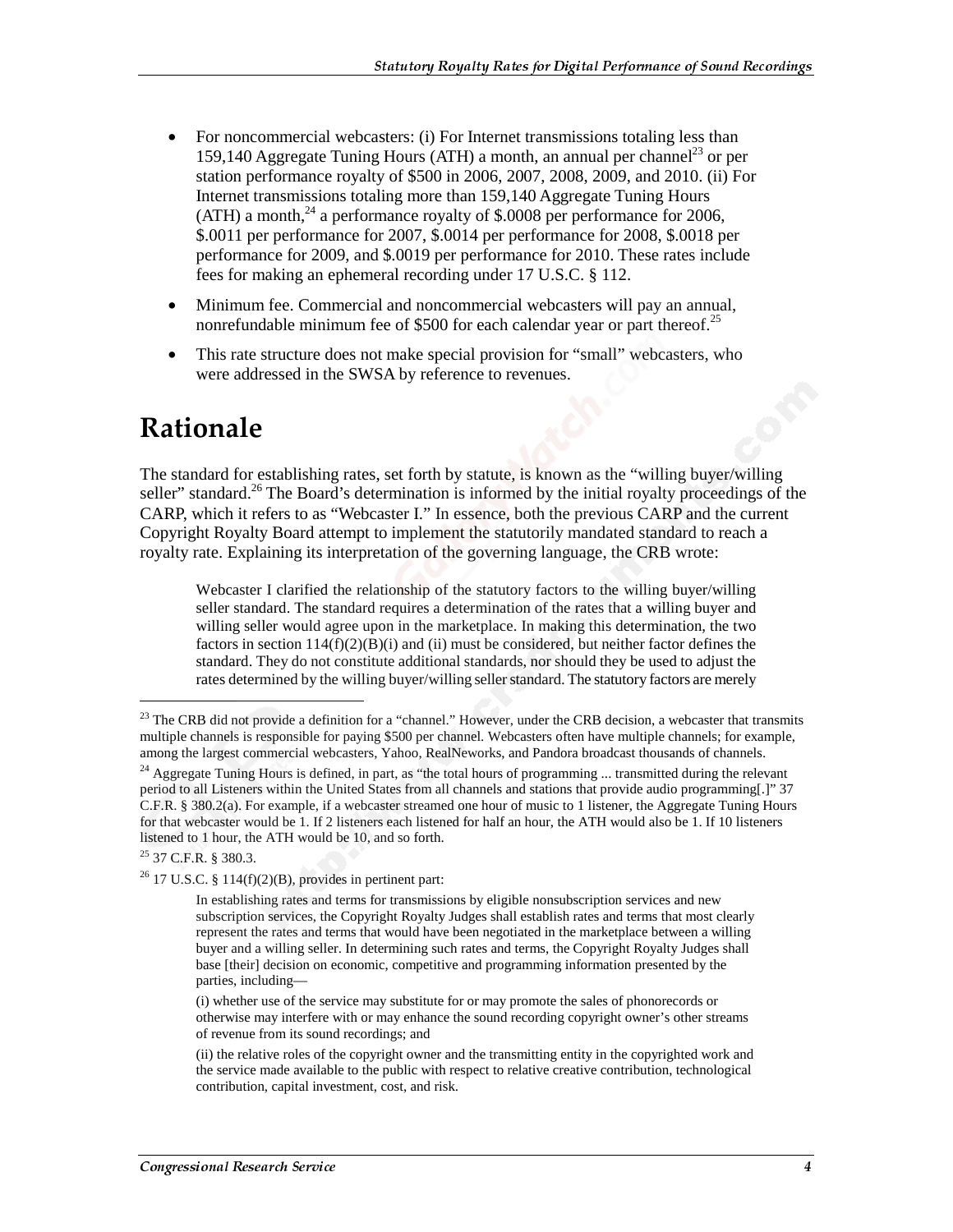to be considered, along with other relevant factors, to determine the rates under the willing buyer/willing seller standard. $^{27}$ 

The Board considered the proposals of representatives for "small" webcasters that rates be structured as a percentage of revenue, but ultimately rejected them:

In short, among the parties on both sides who have proposed rates covering Commercial Webcasters, only Small Commercial Webcasters propose a fee structure based solely on revenue. However, in making their proposal, this group of five webcasters clearly is unconcerned with the actual structure of the fee, except to the extent that a revenue-based fee structure—especially one in which the percent of revenue fee is a single digit number (i.e., 5%)—can protect them against the possibility that their costs would ever exceed their revenues.... Small Commercial Webcasters' focus on the amount of the fee, rather than how it should be structured, is further underlined by the absence of evidence submitted by this group to identify a basis for applying a pure revenue-based structure to them. While, at times, they suggest that their situation as small commercial webcasters requires this type of structure, there is no evidence in the record about how the Copyright Royalty Judges would delineate between small webcasters and large webcasters.<sup>2</sup>

And, in a substantive footnote, the Board expressed its view that it lacks statutory authority to carve out royalty rate niches for the emergent business models promoted by small commercial webcasters:

It must be emphasized that, in reaching a determination, the Copyright Royalty Judges cannot guarantee a profitable business to every market entrant. Indeed, the normal free market processes typically weed out those entities that have poor business models or are inefficient. To allow inefficient market participants to continue to use as much music as they want and for as long a time period as they want without compensating copyright owners on the same basis as more efficient market participants trivializes the property rights of copyright owners. Furthermore, it would involve the Copyright Royalty Judges in making a policy decision rather than applying the willing buyer/willing seller standard of the Copyright Act.<sup>29</sup>

In setting the rates, the Board looked to proposed "benchmark" agreements to determine what a hypothetical buyer and seller would agree to in the marketplace. It rejected the proposals advanced by the radio broadcasters and small commercial webcasters that the appropriate benchmark was the fee paid to performing rights organizations (PROs), such as ASCAP, BMI and SESAC, for the digital public performance of the underlying musical composition. It also rejected a proposal that analog over-the-air broadcast music radio be used as a benchmark, with reference to musical composition royalties paid by such broadcasters to the PROs. Based on the evidence before it, the Copyright Royalty Board found that the most appropriate benchmark agreements are those in the market for interactive webcasting covering the digital performance of sound recordings, with appropriate adjustments.<sup>30</sup>

 $27$  72 Fep. Reg. at 24087.

<sup>28</sup> *Id.* at 24088-89 (footnotes and citations omitted).

<sup>29</sup> *Id.* note 8 at 24088.

<sup>30</sup> *Id.* at 24092.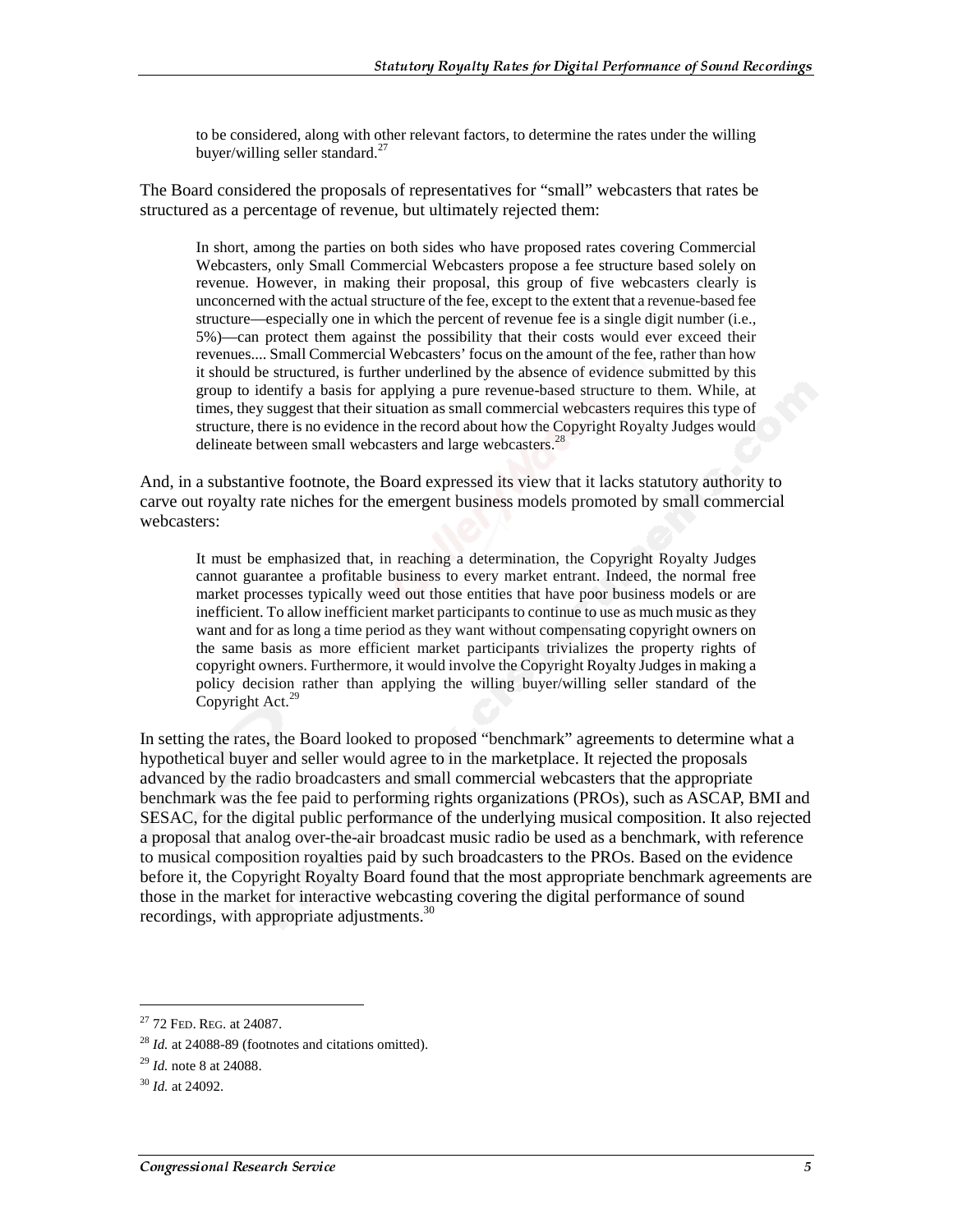In summary, the Copyright Royalty Board's decision, like that of its predecessor, the CARP, declines to delineate a separate class or to integrate a separate market analysis on behalf of "small" webcasters.

### **Public Reaction**

The expiration of the option to pay a percentage of revenues, to be replaced by a minium payment, per-song per- listener formula, was, predictably, not well received in the small webcasting business community, among others.<sup>31</sup> Some Members of Congress voiced concern as well. $32$ 

Parties to the proceeding before the CRB are appealing the Board's decision. On April 16, 2007, the Copyright Royalty Board issued an order denying rehearing.<sup>33</sup> On May 30, 2007, several parties, including the Digital Media Association, National Public Radio, and a coalition of small commercial webcasters filed suit in the U.S. Court of Appeals for the D.C. Circuit requesting a stay pending their appeal of the Board's decision.<sup>34</sup> The motion alleged that the Board's decision is arbitrary and capricious in several respects, but particularly with regard to the requirement of a minimum fee "per station" or "per channel."<sup>35</sup> On July 11, 2007, a three-judge panel of the court of appeals denied the emergency motion to delay the CRB decision pending the parties' appeal.<sup>36</sup> The separate appeals by the parties have been consolidated into one case.<sup>37</sup> Oral argument in the case is scheduled for March 19, 2009.<sup>38</sup> A decision is likely to be issued by summer 2009, assuming the parties do not reach a settlement beforehand.

Meanwhile, in parallel to the judicial proceedings, private negotiations between SoundExchange, the organization charged with collecting and distributing performance royalties, and both large and small webcasters are currently ongoing, in an attempt to reach a compromise royalty rate agreement that would serve as an alternative to the payment scheme provided by the CRB decision. Should the negotiations between the parties fail to reach a settlement, webcasters who

 $\overline{a}$ 

<sup>31</sup> *See, e.g.,* Robert Levine, "A Fee Per Song Can Ruin Us, Internet Radio Companies Say," THE N.Y. TIMES, March 19, 2007 at C4. Doc Searles, *Internet Radio on Death Row,* posted March 8, 2007 at http://www.linuxjournal.com/ comment/reply/1000196; Carey Lening, "Policy Group Advocates Tech-Neutral Competitive Sound Recording Royalty Rates," 74 BNA PATENT, TRADEMARK & COPYRIGHT J. 93 (May 18, 2007).

 $32$  "Royalty Board Sets Webcasting Royalties, Lawmakers Quick to Respond," 73 BNA PATENT, TRADEMARK & COPYRIGHT J. 1809 (March 9, 2007).

<sup>33</sup> U.S. Copyright Royalty Judges, *Order Denying Motions for Rehearing* at http://www.loc.gov/crb/proceedings/2005- 1/motion-denial.pdf.

<sup>&</sup>lt;sup>34</sup> Digital Media Assoc. v. Copyright Royalty Board, No. 07-1172 (D.C.Cir. May 30, 2007). Motion for stay pending appeal available online at BNA PATENT, TRADEMARK & COPYRIGHT J., *at* http://pub.bna.com/ptcj/DMAMay31.pdf.

<sup>&</sup>lt;sup>35</sup> Plaintiff/Appellants argue that a minimum fee per channel or station would lead to billions of dollars in royalty payments, when the prior minimum fee for each licensee, regardless of channels or stations, could not exceed \$2500. *Id.* at 11.

<sup>&</sup>lt;sup>36</sup> Carey Lening, "Inslee Vows Not to Let Web 'Music Die,' But Court Won't Delay New Royalty Rates," 74 BNA PATENT, TRADEMARK & COPYRIGHT J. 1826 (July 13, 2007).

<sup>&</sup>lt;sup>37</sup> Intercollegiate Broadcast System, Inc. v. Copyright Royalty Board, U.S. Court of Appeals for the District of Columbia Circuit, Docket 07-1123.

<sup>38</sup> Paul Maloney, *Webcasters' Oral Arguments in CRB Appeal Scheduled for March 19,* RADIO AND INTERNET NEWSLETTER (RAIN), Jan. 27, 2009.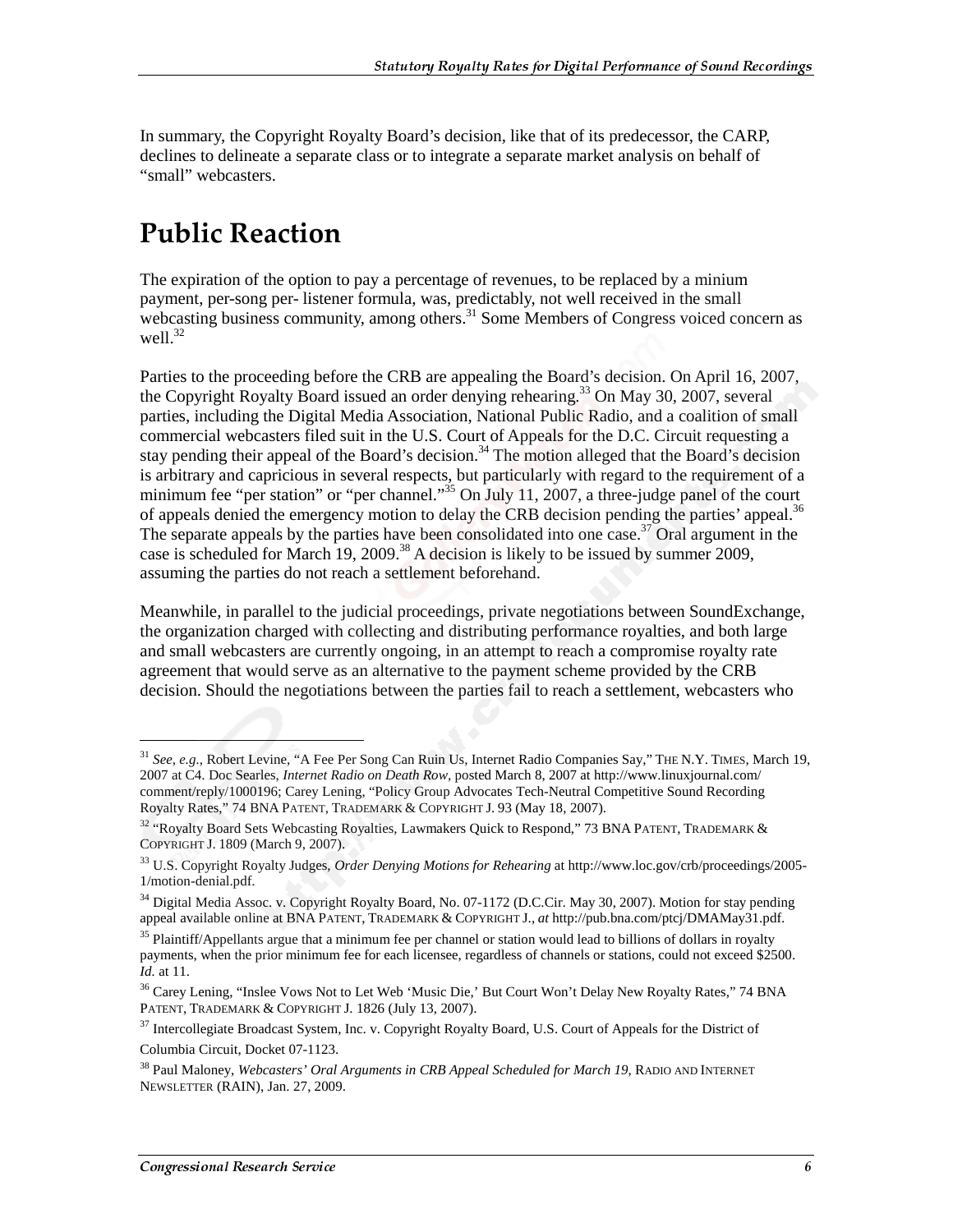did not remit the required royalty payments by the July 15, 2007, deadline may be responsible for substantial late fees, as interest has been accruing on overdue payments since that date.<sup>39</sup>

In response to a request from the House Judiciary Subcommittee on Courts, the Internet and Intellectual Property, SoundExchange offered in May 2007 to extend the terms of the SWSA, with some modifications, to certain qualified small webcasters through  $2010^{40}$  "Small" webcasters, those with annual revenues of less than \$1.25 million, could pay royalties based on a percentage of revenue model, that is, fees of 10 percent of all gross revenue up to \$250,000, and 12 percent for gross revenue above that amount. SoundExchange's proposal for small webcasters, however, was met by criticism that the deal would effectively restrict small webcasters from becoming larger, more profitable businesses and would limit the diversity of music that may be  $plaved.<sup>41</sup>$ 

Another proposal that was discussed and subsequently agreed to between several of the largest webcasters and SoundExchange is a \$50,000 per year cap on the \$500 annual-per-channel minimum fee through  $2010^{42}$  In exchange for this cap, the webcasters agreed to provide SoundExchange with a comprehensive annual accounting of all songs performed (24 hours a day, 365 days a year) and to form a committee with SoundExchange to evaluate the issue of unauthorized copying of Internet radio streams (a practice known as "streamripping," or the process of converting ephermeral Internet-streamed content into permanent recordings). The agreement does not require webcasters to implement technological measures aimed at preventing their listeners from engaging in streamripping, however.  $43$ 

In a unilateral offer put forth by SoundExchange, qualified small webcasters (those earning \$1.25 million or less in total revenues) would be permitted to stream sound recordings of all SoundExchange members by paying royalties under the old percentage-of-revenue scheme.<sup>44</sup> Over twenty small webcasters have since accepted this offer, the terms of which are retroactive to January 1, 2006, and continue through December 31, 2010.<sup>45</sup>

Although the parties have agreed to cap the annual-per-channel minimum royalty fee at \$50,000, the actual royalty rates (per-song, per-listener) mandated by the CRB's decision have not yet been

 $\overline{a}$ 

<sup>39</sup> Jeff Cox, "Internet Radio Gets a Reprieve," CNNMoney.com (July 17, 2007), *at* http://money.cnn.com/2007/07/17/ technology/internet\_radio/.

<sup>40</sup> Press Release, SoundExchange, "SoundExchange Extends Offer to Small Webcasters," May 22, 2007, *available at* http://sev.prnewswire.com/entertainment/20070522/DCTU07222052007-1.html.

<sup>41</sup> *See* David Oxenford, "Another Offer From SoundExchange—Still Not a Solution," *at* 

http://www.broadcastlawblog.com/archives/internet-radio-another-offer-from-soundexchange-still-not-a-solution.html. These critics observe that the agreement only allows the small webcasters to play sound recordings from SoundExchange members, which does not include many independent artists and record labels. Webcasters interested in playing music made by artists not represented by SoundExchange must pay the full royalty rates set forth in the Copyright Royalty Board's decision. *Id.* 

<sup>&</sup>lt;sup>42</sup> Press Release, SaveNetRadio, "Agreement Reached to Remove Billion Dollar Threat to Webcasters," August 23, 2007, *at* http://www.savenetradio.org/press\_room/press\_releases/070823-minimum\_fee\_cap.pdf.

<sup>43</sup> Press Release, SoundExchange, "SoundExchange Reaches Accord on Minimum Fee Cap," August 23, 2007, *available at* http://www.prnewswire.com/cgi-bin/stories.pl?ACCT=104&STORY=/www/story/08-23-2007/ 0004650734&EDATE=.

<sup>44</sup> Press Release, SoundExchange, "SoundExchange Offers Small Webcasters Discounted Rate Agreement Through 2010," August 21, 2007, *available at* http://sev.prnewswire.com/entertainment/20070821/DC0192021082007-1.html.

<sup>45</sup> Press Release, SoundExchange, "Small Webcasters Embrace SoundExchange Offer on Discounted Rate," Sept. 18, 2007, *available at* http://sev.prnewswire.com/computer-electronics/20070918/DCTU04318092007-1.html.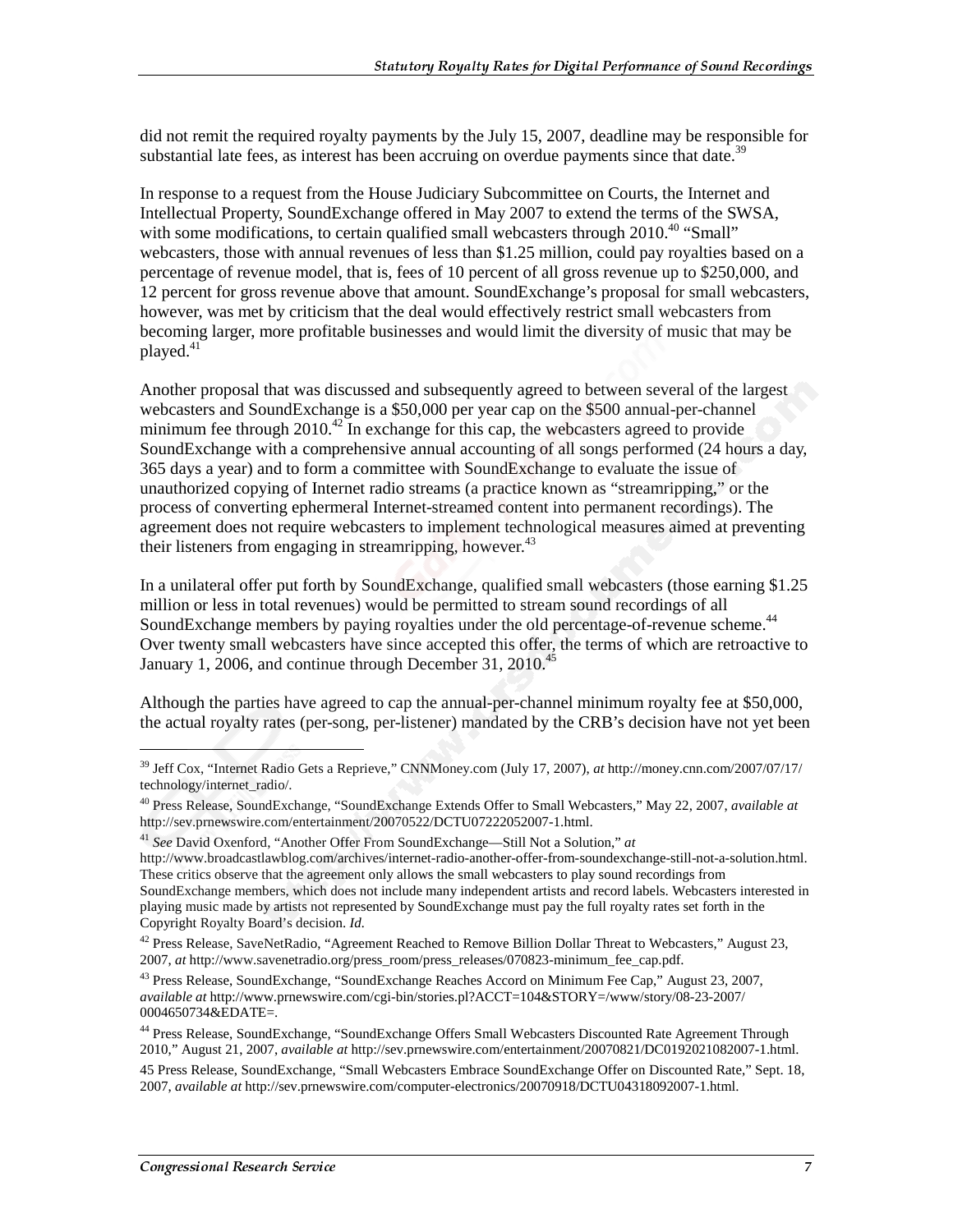altered through settlement negotiations. These royalty rates, which increase each year until 2010, are still a cause for concern among webcasters that did not accept or did not qualify for SoundExchange's offer to small webcasters.

#### **Congressional Response**

Two bills related to the CRB's decision were introduced in the  $110^{th}$  Congress (H.R. 2060 and S. 1353) that would have nullified the Board's decision and substituted different rates and terms. Another bill was introduced and passed by the  $110<sup>th</sup>$  Congress (the Webcaster Settlement Act of 2008, P.L. 110-435) that authorized SoundExchange to enter into settlement agreements with webcasters that effectively replace the CRB's decision.

#### H.R. 2060, 110th Cong., 1st Sess. (2007), the Internet Radio Equality Act

H.R. 2060 would have expressly nullified the Board's rate determination and repeal the willing buyer/willing seller standard under  $\S 114(f)(2)(B)$ . It would have replaced the standard with objectives set forth under  $17 \text{ U.S.C. }$  §  $801(b)(1)$ , namely, that rates be calculated to realize the objectives:

(A) To maximize the availability of creative works to the public.

(B) To afford the copyright owner a fair return for his or her creative work and the copyright user a fair income under existing economic conditions.

(C) To reflect the relative roles of the copyright owner and the copyright user in the product made available to the public with respect to relative creative contribution, technological contribution, capital investment, cost, risk, and contribution to the opening of new markets for creative expression and media for their communication.

(D) To minimize any disruptive impact on the structure of the industries involved and on generally prevailing industry practices.<sup>46</sup>

These standards apply to terms and rates for other compulsory license royalty payments, in general,<sup>47</sup> and to the preexisting subscription services eligible under §  $114(d)(2)$ .<sup>48</sup> Hence, it was the goal of the legislation to create "royalty parity" among the different delivery systems.<sup>49</sup> The bill would have capped a minimum annual royalty at \$500 for each service provider.<sup>50</sup>

For the period covered by the Board's decision, that is, from January 1, 2006, through December 31, 2010, rates established by the bill would have been as follows:

j

 $50$  H.R. 2060, § 3.

<sup>46 17</sup> U.S.C. § 801(b)(1).

<sup>&</sup>lt;sup>47</sup> Specifically, these objectives are designed to determine reasonable royalty payments under §§ 112(e), 114, 115, 116, 118, 119 and 1004. *Id.*

 $48$  The preexisting subscription services include satellite digital audio radio services. For more background, see Library of Congress, Copyright Office, *Designation as a Preexisting Subscription Service: Final Order,* 71 FED. REG. 64639 (November 3, 2006), available online at http://www.copyright.gov/fedreg/2006/71fr64639.pdf.

 $^{49}$  153 CONG. REC. E874 (daily ed. April 26, 2007) (statement of Rep. Inslee).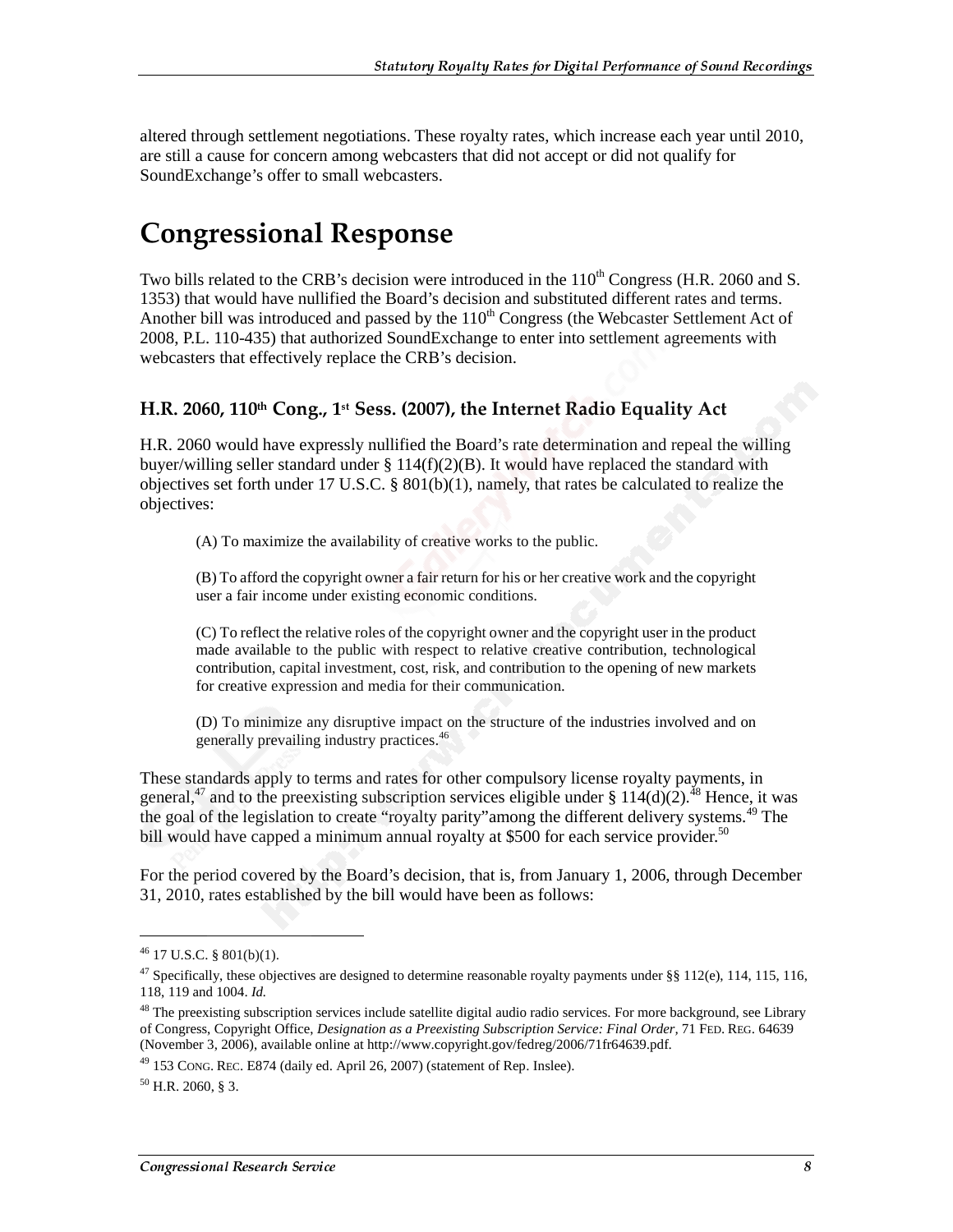- 0.33 cents per hour of sound recordings transmitted to a single listener; or,
- 7.5 percent of the annual revenues received by the provider that are directly related to the provider's digital transmissions of sound recordings.

Providers could have selected their payment method. Hence, all nonsubscription, noninteractive Internet radio webcasters eligible for the statutory license under § 114(f) would have had the option of paying pursuant to a per-hour, per-listener or percentage-of-revenue basis. For the next determination of royalty rates (governing the period from 2011-2015), the Board would have been required to apply the more flexible standards under § 801, which are already used in connection with preexisting subscription services under  $\S 114(f)(1)$ .

The bill would have amended 17 U.S.C. § 118, entitled "Scope of exclusive rights: Use of certain works in connection with noncommercial broadcasting," which includes a compulsory license for noncommercial broadcasters, such as National Public Radio, to include digital performance of sound recordings, i.e., webcasting. It would have broadened the scope of "nonprofit institution" to encompass college radio.<sup>51</sup> It included a transitional rate of 1.5 times the total fees paid for applicable usage in the year 2004.

Finally, the bill would have required analysis and reports on the competitiveness of the Internet radio market place and other matters by the National Telecommunications and Information Administration in the Department of Commerce, the Federal Communications Commission, and the Corporation for Public Broadcasting.

#### S. 1353, 110th Cong., 1st Sess. (2007), the Internet Radio Equality Act

Introduced in the Senate as a companion to H.R. 2060, S. 1353 took the same general approach as the House bill. It had slightly different transition rates for noncommercial broadcasters under § 118, and omitted the reporting requirements in the House bill.

The sponsors in both the House and the Senate emphasized that the goal of the legislation was to promote greater equality, that is rate parity, among webcasters who utilize compulsory licensing.<sup>52</sup> Unlike the SWSA, it was not directed solely at small commercial webcasters. Furthermore, it did not alter the historically based exemption that terrestrial broadcasters receive from paying any copyright royalty for the performance of sound recordings.

#### P.L. 110-435, the Webcaster Settlement Act of 2008

The Webcaster Settlement Act of 2008, H.R. 7084, was introduced on September 25, 2008, by Representative Inslee and then subsequently approved by voice vote in the House on September 27 and by unanimous consent in the Senate on September 30. It was signed by President Bush on October 16, 2008 (P.L. 110-435). The purpose of the act was to provide limited statutory authority for SoundExchange to negotiate and enter into alternative royalty fee agreements with webcasters that would replace the rates established under the CRB's decision, while Congress was in recess

 $51$  153 CONG. REC. S5931 (daily ed. May 10, 2007) (statement of Sen. Wyden).

<sup>&</sup>lt;sup>52</sup> A broader approach to technology-neutral music licensing is set forth in S. 256, 110<sup>th</sup> Cong., 1<sup>st</sup> Sess. (2007). For background, see CRS Report RL33922, *Platform Equality and Remedies for Rights Holders in Music Act of 2007 (S. 256): Section-by-Section Analysis*, by Kate M. Manuel and Brian T. Yeh.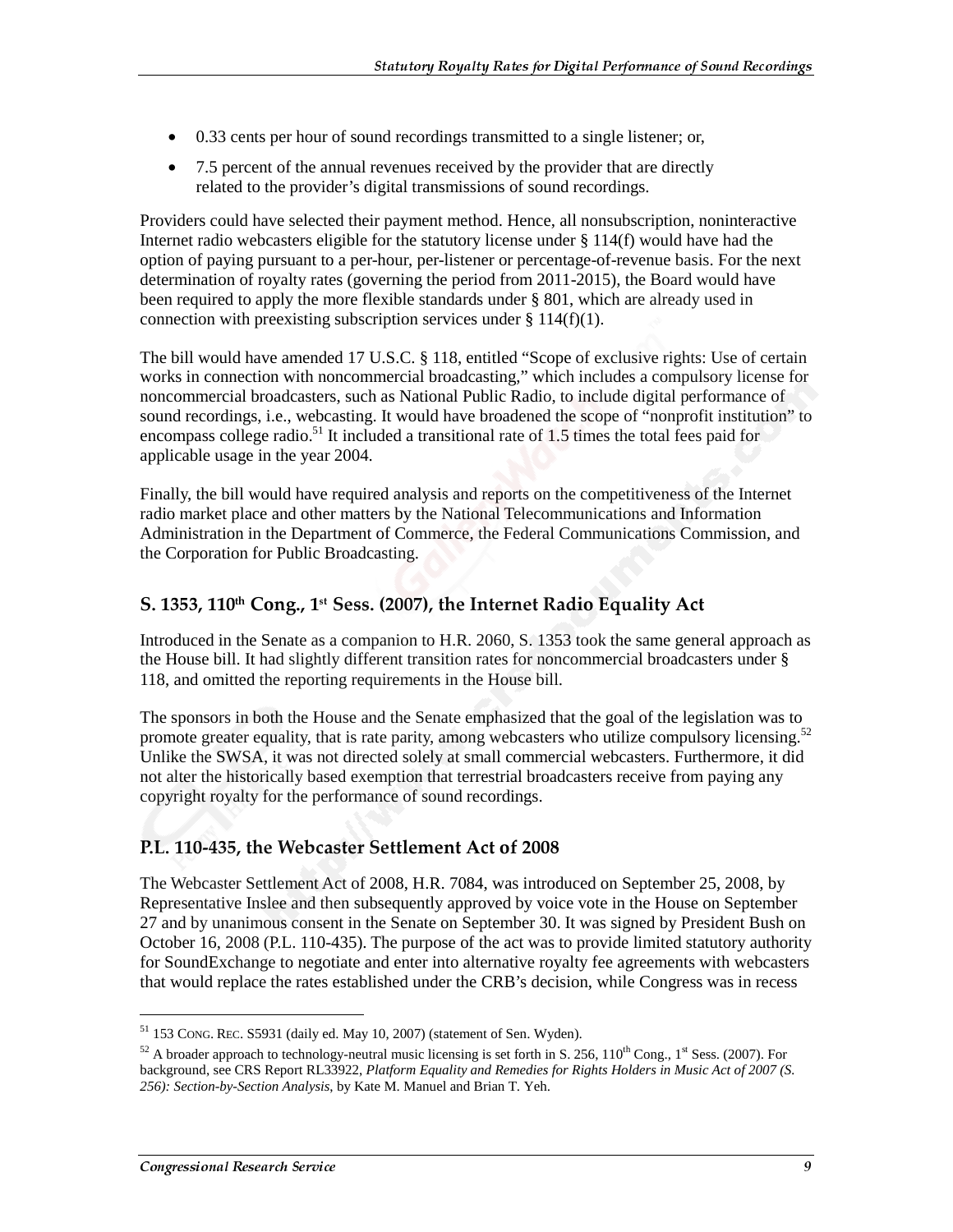for the November 2008 elections.<sup>53</sup> However, the act provides a limited period of time for reaching voluntary accords, as it terminates SoundExchange's authority to make settlements with webcasters on February 15, 2009.<sup>54</sup> These agreements "shall be binding on all copyright owners of sound recordings and other persons entitled to payment ... in lieu of any determination [of royalty rates] by the Copyright Royalty Judges."55 However, the act does *not* mandate that SoundExchange negotiate agreements with webcasters.<sup>56</sup>

The act amends 17 U.S.C. § 114(f)(5), which had been added to the Copyright Act by the "Small Webcaster Settlement Act of 2002."<sup>57</sup> The act deletes references to "small" webcasters, thereby allowing the section to pertain to all webcasters regardless of size.<sup>58</sup> The act also amends the section to state that agreements "may" include provisions for payment of royalties on the basis of a percentage of revenue or expenses, or both, and a minimum fee; the section originally provided that agreements "shall" contain these terms.59 It also provides that the terms of a negotiated agreement may be effective for up to a period of 11 years beginning on January 1, 2005.<sup>60</sup> The act also permits any agreement to be precedential in future CRB rate-making proceedings, if the parties to the agreement so expressly authorized.<sup>61</sup> Finally, the act declares that nothing in the act (or any agreement entered into under this act) shall be taken into account by the U.S. Court of Appeals for the District of Columbia Circuit in its review of the May 1, 2007, determination of royalty rates by the Copyright Royalty Judges.<sup>62</sup> As noted earlier, this court case is scheduled for oral argument on March 19, 2009, assuming that the parties do not reach settlement agreements prior to the February 15, 2009, termination of SoundExchange's authority to negotiate them.

#### **Recent Developments**

As of the date of this report, there has been one settlement that has been made under the authority of the Webcaster Settlement Act of 2008. The Corporation for Public Broadcasting (CPB) and SoundExchange announced on January 15, 2009, that they had reached a "comprehensive agreement" on the royalty rates to be paid for Internet streaming of sound recordings by approximately 450 public radio webcasters, including CPB-supported station websites, NPR,

 $\overline{a}$ 

<sup>53</sup> A privately negotiated agreement is not effective without congressional approval *after* the CRB has issued a decision on royalty rates for a statutory license—thus, the parties would continue to be bound by the CRB decision. *See* 154 CONG. REC. H10279 (daily ed. Sept. 27, 2008) (statement of Rep. Howard Berman) ("Because the parties will not be able to finish their negotiations before Congress recesses, however, and because authority by Congress is required for a settlement to take effect under the government compulsory license, we are pushing this legislation that will grant such authority and hope the negotiations will continue in a positive direction for both sides.").

<sup>54</sup> H.R. 7084, § 2(5).

<sup>55</sup> H.R. 7084, § 2(1)(C), modifying 17 U.S.C. § 114(f)(5)(A).

<sup>56</sup> H.R. 7084 leaves unchanged language in 17 U.S.C. § 114(f)(5)(A) that notes: "The receiving agent [SoundExchange] shall be under no obligation to negotiate any such agreement. The receiving agent shall have no obligation to any copyright owner of sound recordings or any other person entitled to payment under this section in negotiating any such agreement, and no liability to any copyright owner of sound recordings or any other person entitled to payment under this section for having entered into such agreement."

<sup>57</sup> P.L. 107-321.

<sup>58</sup> H.R. 7084, §§ 2(1)(A), 2(2), 3(B), 4(A).

 $59$  H.R. 7084, § 2(1)(D).

 $60$  H.R. 7084, § 2(1)(B).

 $61$  H.R. 7084, § 2(3)(C).

 $62$  H.R. 7084, § 2(4)(B).